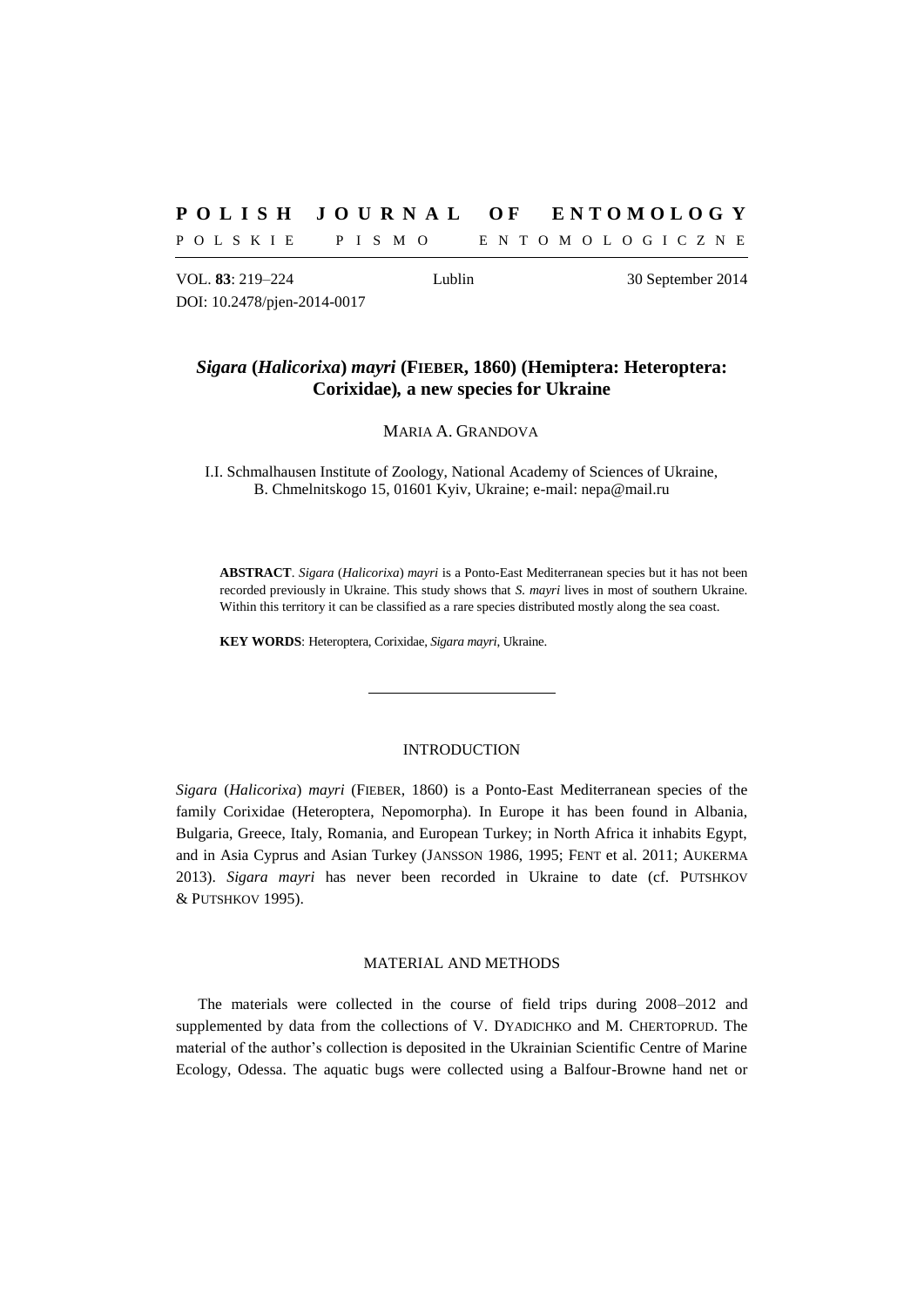a hydroentomological drag (DYADICHKO 2008), as well as modified fish-traps. Light traps were also used, but no specimens of *S. mayri* were collected using them. The specimens were identified according to JANSSON (1986).

### RESULTS

*Sigara mayri* was found at the eight sites characterised below (Fig. 1). A total of about one hundred males were found. All these biotopes *S. mayri* inhabits together with the widespread, closely related species *S.* (*Halicorixa*) *stagnalis pontica* JACZEWSKI, 1961, but the abundance of *S. mayri* was much lower. As it appears impossible to distinguish between the females of these two species, I focus on the male specimens only.



**Fig. 1.** The distribution of *S. mayri*. Legend: circles – previous records (according to JANSSON 1986 and FENT et al. 2011); asterisks – new records (for a description of the sampling localities in Ukraine, see below).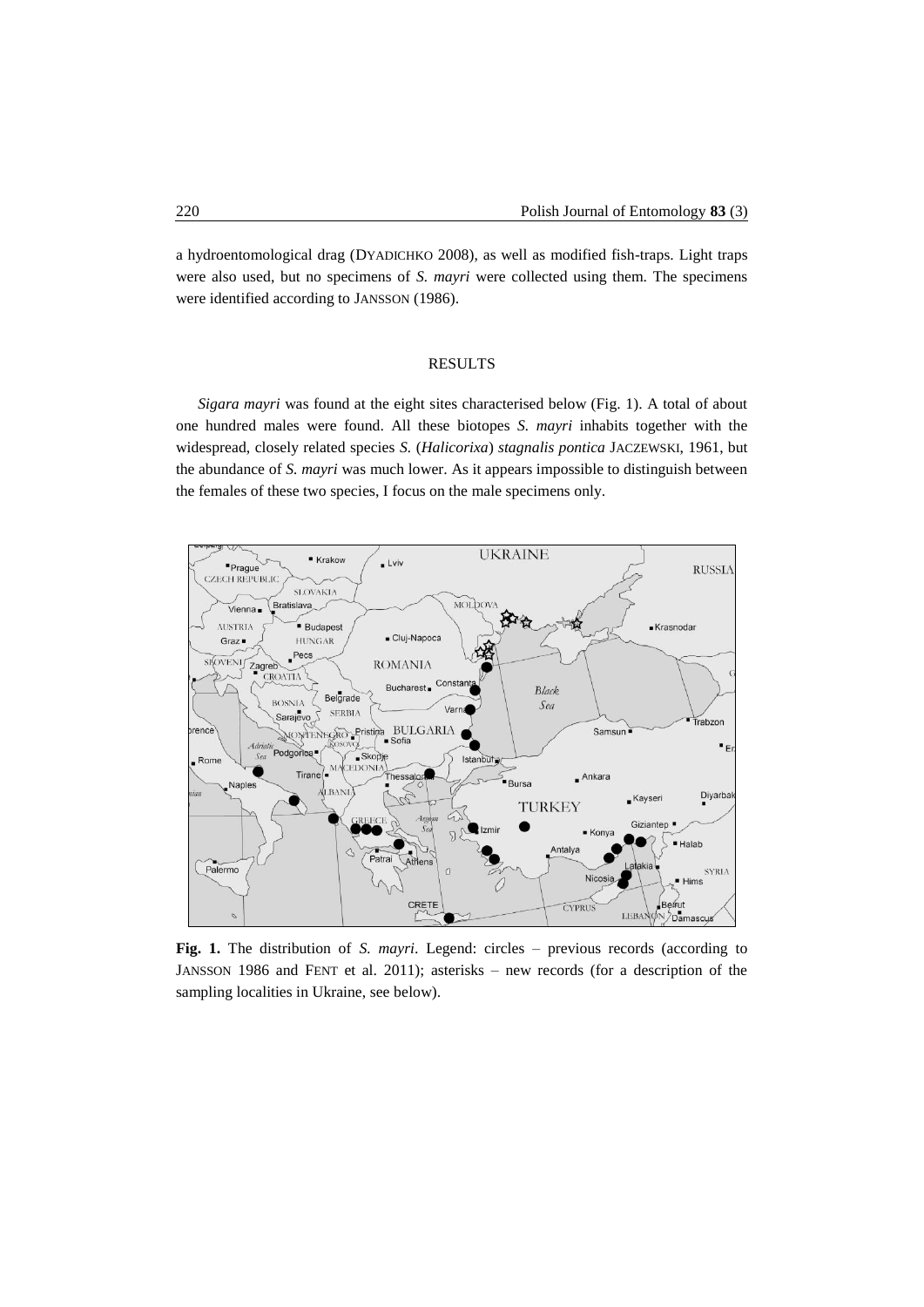- 1. Odessa Region, the vicinity of the town of Vilkovo, Danube drainage basin, 25.10.2008. Freshwater drainage channel about 10 m wide, max. depth 0.5 m, with a sandy and silty bottom. The vegetation consists of *Salvinia natans* (L.) ALL., *Lemna* spp.*, Elodea canadensis* MICHX., and filamentous algae. V. DYADICHKO leg.  $-1\delta$ .
- 2. Odessa Region, the vicinity of Lake Sasyk, Danube Basin, 14.04.2012. A freshwater ditch up to 1 m deep, about 2 m wide, with a sandy bottom and vegetation consisting of *Elodea canadensis*, *Phragmites australis* (CAV.) TRIN. ex STEUD., *Carex* spp., *Batrachium* spp. and filamentous algae. Collected by the author  $-5\degree\degree\degree$ .
- 3. Odessa Region, Danube drainage basin, Stentsovsky reed beds, 14.04.2012. Shallow freshwater water body in reed beds, with a silty bottom, several  $km<sup>2</sup>$  in area; depth <1 m, mostly 0.2–0.5 m. The vegetation consists of *Phragmites* sp., *Iris* spp., *Scirpus*  spp., *Phragmites australis*, *Typha* spp., *Lemna* spp.*, Carex* spp. and *Chara* spp. Collected by the author  $-3\text{O}$ .
- 4. Odessa Region, the vicinity of the village of Krasnoselka. A stream flowing into the Kuyalnik Estuary. The stream is about 5 km long, the maximum depth is 1.2 m and the average depth is about 0.5 m. In the course of the year the current velocity varies strongly; in summer the stream dries up completely, with water remaining only in limnocrene pools. The salinity varies during the course of the year, from freshwater in spring up to 4.5‰ in summer. The bottom is silty, in places with clay; the vegetation consists of *Chara* spp., filamentous algae, *Carex* spp., *Scirpus* spp., *Phragmites* sp., *Typha* spp., different Poaceae, *Lemna* spp.*, Wolffia* sp., and Ranunculaceae n. det. Collected by the author.  $3\text{ or } 3\text{ or } 24.03.2011$  and  $2\text{ or } 3\text{ or } 3\text{ or } 24.03.2011$ 10.04.2011.
- 5. Odessa Region, the vicinity of the village of Fontanka, 10.04.2011. A limnocrene spring with the appearance of a ditch filled with a mixture of rainwater and groundwater. At the time of sampling the water was fresh. The bottom is clayey, in places with silt; depth up to 1.5−1.7 m, рН = 6.5–7.0. The vegetation consists of *Lemna* spp.*,*  filamentous algae and in places of *Chara* spp. Collected by the author  $-1\zeta$ .
- 6. Odessa Region, the vicinity of the village of Koblevo, 16.10.2010. Intermittent coastal water pools on a bar between the Tiligul Estuary and the Black Sea. The area is 50−500  $m<sup>2</sup>$ , the depth at the sampling site is about 0.3 m, the water is fresh or brackish, the bottom of the pools is clayey, sandy or silty, the vegetation is poor and consists of *Carex* spp. and algae. Collected by the author. This was the only location where *S. mayri* was the dominant species. 32 $\partial \partial \partial$  were collected in a freshwater pool, and 40 $\partial \partial$ in a brackish water pool (71% and 78% of the total abundance of Corixidae respectively).
- 7. Kherson Region, the continental part of the Kinburn Peninsula, the Dnieper Basin, 29.04.2007. Brackish ponds with an area up to several hundred  $m<sup>2</sup>$ , with a sandy bottom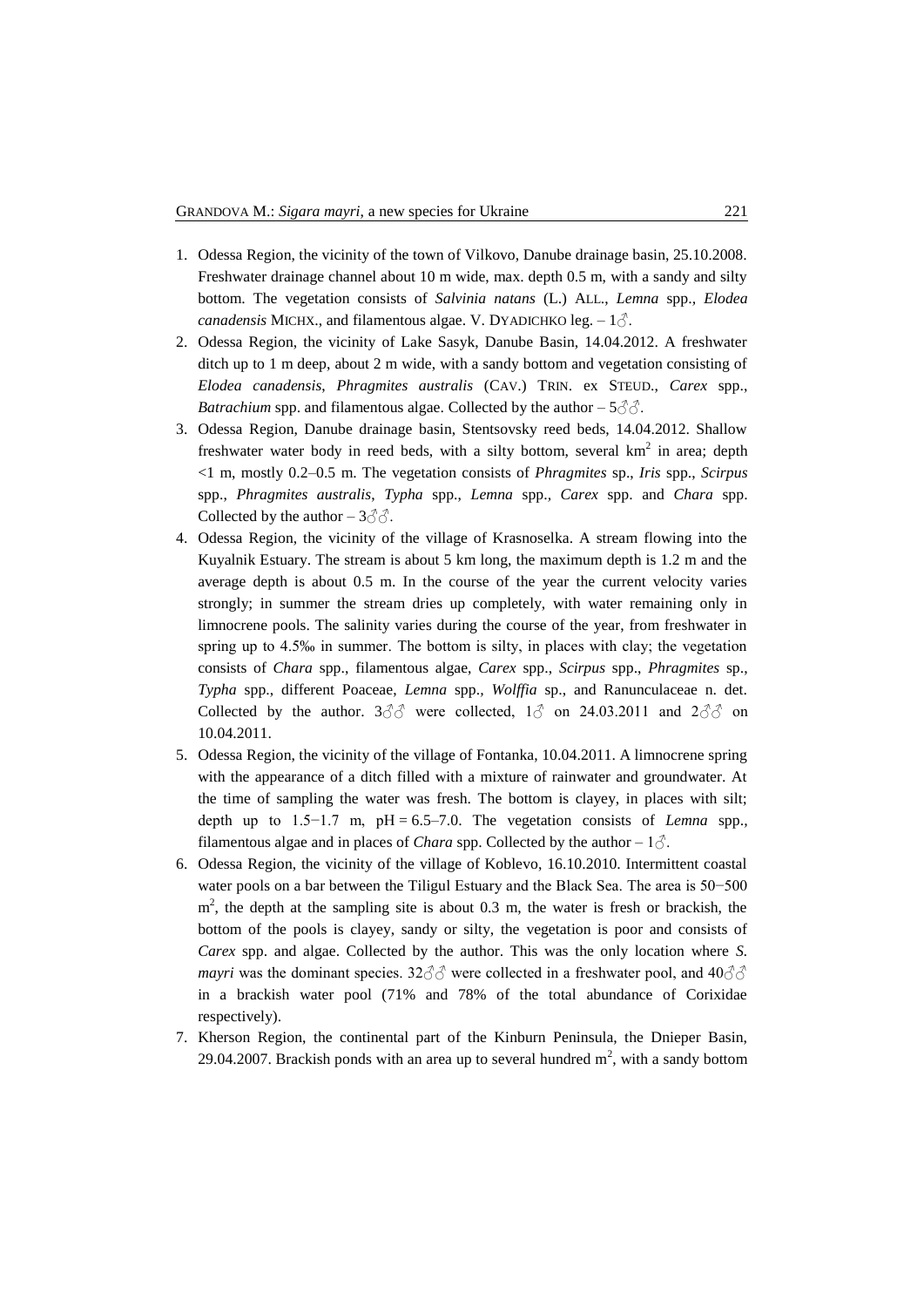with some silty patches; the salinity varying during the year (8–20‰). The vegetation consists of *Phragmites australis*, filamentous and thalloid green algae. V. DYADICHKO leg.  $-1\delta$ .

8. Kherson Region, Arabat Spit. A hot spring consisting of a system of pools of different temperatures, from 40ºC in the upper part to 25–30ºC in the sampling location. The M. CHERTOPRUD collection.  $-1\delta$ .

### DISCUSSION

This study shows that *S. mayri* lives in most of southern Ukraine; its area of distribution crosses the Dnieper and reaches at least the eastern part of the Kherson Region. It was found in different types of habitats − flood ditches and drainage channels, springtime water bodies, including hot springs, salty pools − but its abundance is usually rather low. This is why *S. mayri* in Ukraine can be classified as rare euryoecious species, not an obligatory halophilous but a halotolerant one. The only localities where *S. mayri* was the dominant species of aquatic Heteroptera were the brackish and freshwater pools near Koblevo village, on the bar between the Black Sea and the Tiligul estuary.

No data is available on the ecology of this species, except for the publication by JACZEWSKI (1961), who described all the species of the subgenus *Нalicorixa* as halophilous, associated principally with sea coasts. It seems that in southern Ukraine the association with sea coasts is more pronounced in *S. mayri* than in another closely-related and widespread species of the same subgenus, *S. stagnalis pontica*. As we can see from the map (Fig. 1), all the sampling points where *S. mayri* was found are situated on the sea shore, in river mouths or estuaries, at most 20–25 km from the coastline. In more remote locations where *S. stagnalis pontica* is abundant, *S. mayri* was not found. *Sigara mayri* is a Ponto-East Mediterranean species, and the Ukrainian localities of this species lie near its northernmost range boundary: previously it had been found only south of 45ºN; now the northern boundary has been extended to 46°50' N. In Ukraine the influence of sea air masses spreads inland for more than 60 km. It can be assumed that one of the factors determining the coastal distribution of *S. mayri* is the mild sea climate, especially in winter. Unfortunately, it is impossible to establish definitively whether the record of this species is due to its further migration to the north-east and colonisation of Ukraine, or to insufficient knowledge of the water bugs of this region. Water bugs were collected in southern Ukraine in the late  $19<sup>th</sup>$  and the early  $20<sup>th</sup>$  century by A. N. KIRICHENKO and by other collectors at his request (KIRICHENKO 1915a, 1915b – materials of the collection of the Institute of Zoology, Russia, studied by the author). The vicinity of Odessa were also studied, but *S. mayri* was been found among the materials collected at that time. V.N. GRAMMA and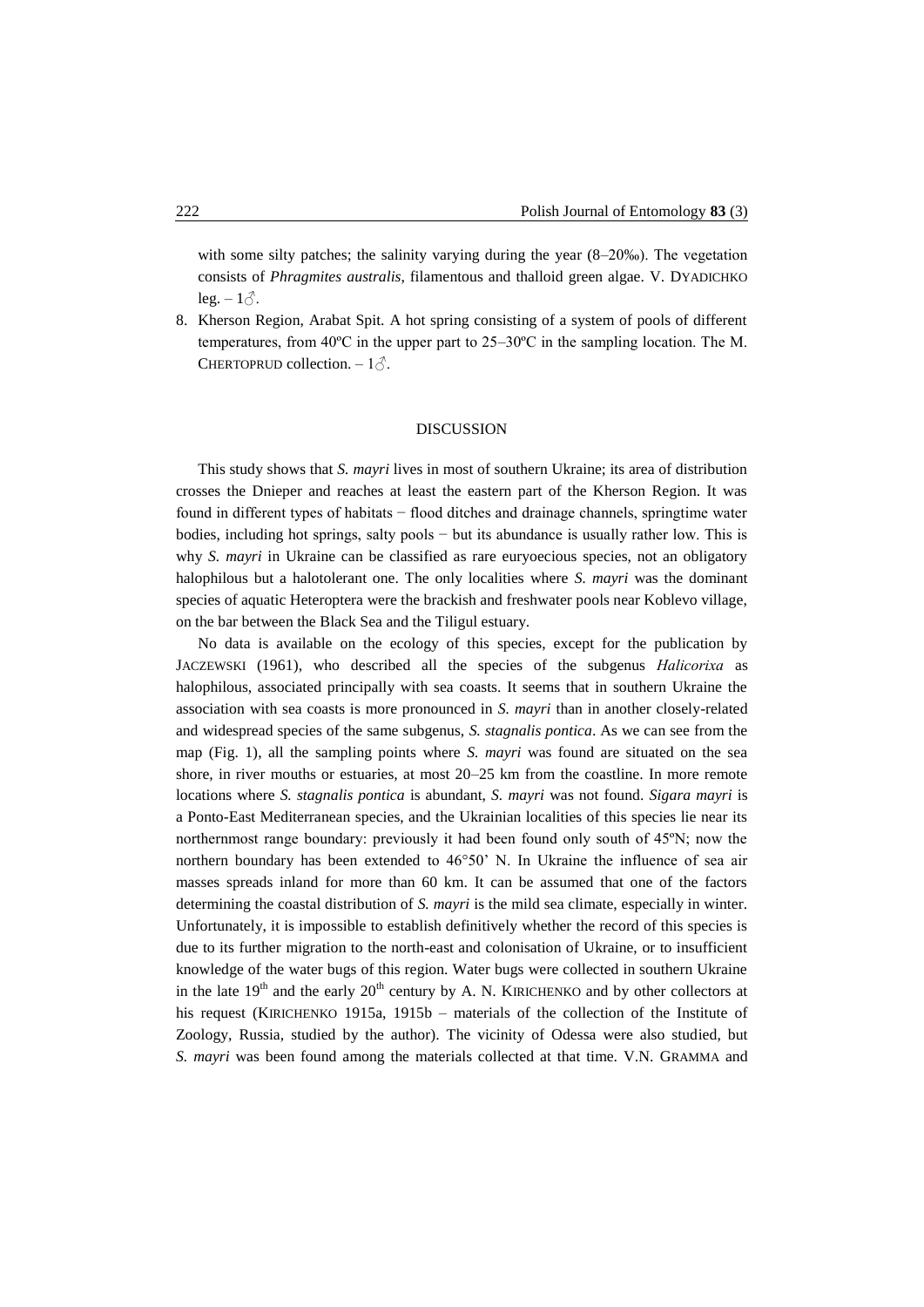A.G. SHATROVSKIJ did not find this species either during their studies of Heteroptera in the Chernomorsky reserve (Kinburn peninsula) in the 1970s and 1980s (GRAMMA 1987; GRAMMA & SHATROVSKIJ, 1992). The absence of records of this species may, of course, be due to its low abundance, but in my opinion, *S. mayri* has appeared in Ukraine *de novo*, in line with the general trend of the northward dispersal of southern species (GRAMMA 1974; NILSSON & HOLMEN, 1995; RYNDEVICH 2004).

It is interesting to discuss the morphology of the right paramere of *S. mayri.* In the redescription of this species by JANSSON (1986), two types of the right paramere have been shown: the first with a straight upper margin and the second with a slight prominence centrally or marginally. All the specimens from Ukraine possess evident prominences (Fig. 2a), which makes it similar to those of *S. stagnalis* (LEACH, 1817), but the male palae of all these specimens are typical of *S. mayri* (Fig. 2b). It would be interesting to find out in the future whether the differences in parameres depend on the locality or on other factors.



**Fig. 1.** The right paramere (a) and male pala (b) of the Ukrainian specimens of *S. mayri*.

#### **Acknowledgements**

I am grateful to Dr E. KANYUKOVA (Zoological Museum, Far Eastern National University, Russia) and Dr P. KMENT (National Museum, Prague, Czech Republic) for consultations, Dr M. CHERTOPRUD (Moscow State University, Russia) for the chance to study the materials he collected, to Dr V. DYADICHKO (Institute of Biology of the Marine NAS of Ukraine) for his support during the entire course of my research, to Dr P. PETROV (Germany) for editing the article and to Dr A. KURILOV (Institute of Biology of the Marine NAS of Ukraine) and A. GUMENYUK (Ukraine) for their help in preparing the illustrations.